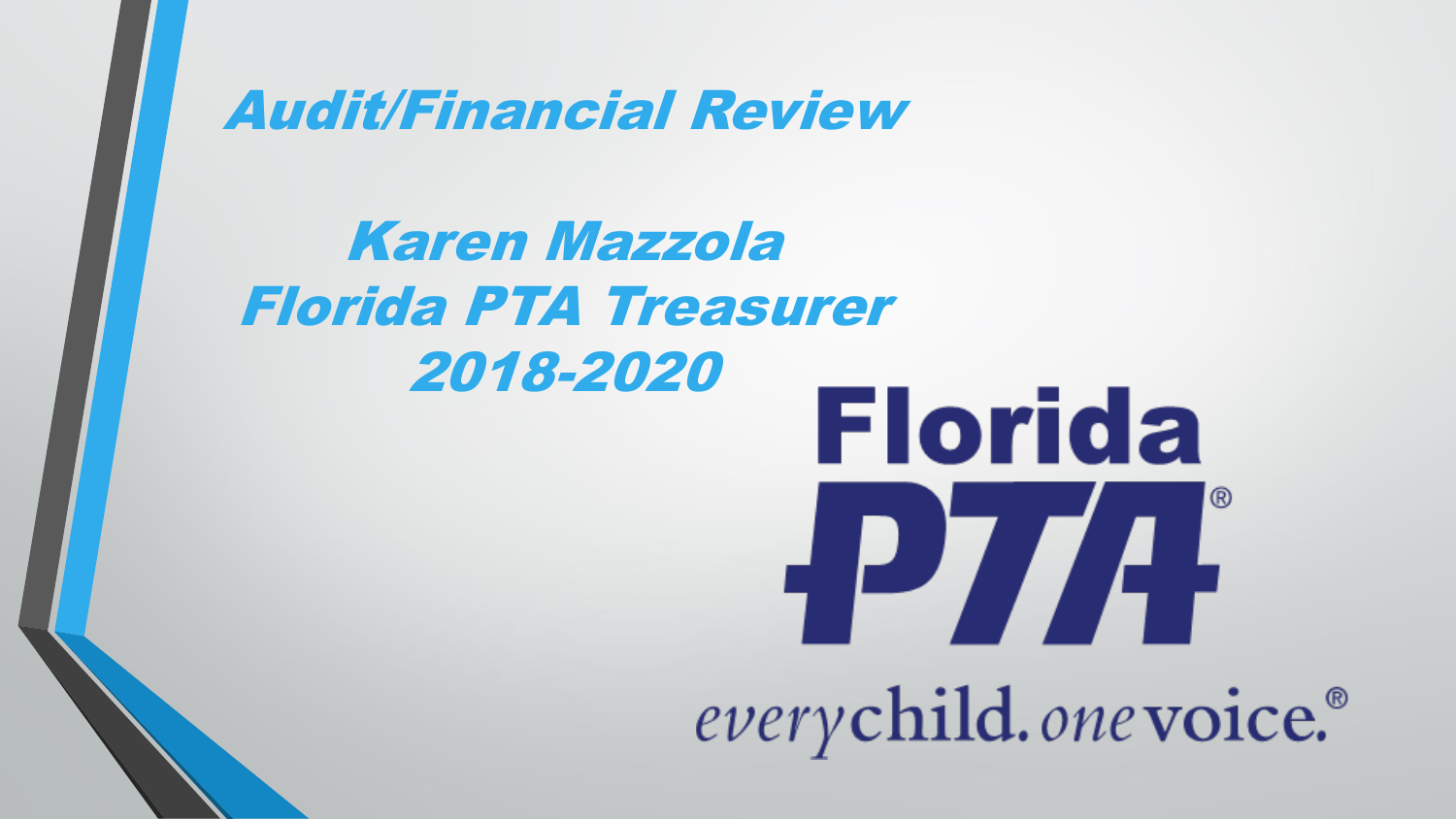## STEPS TO FINANCIAL REVIEW Treasurer's Guide: Dollar\$ & \$en\$e

## -Form Audit Committee/hire accountant

-Prepare for the Audit

-Conduct Audit

-Requirements After the Audit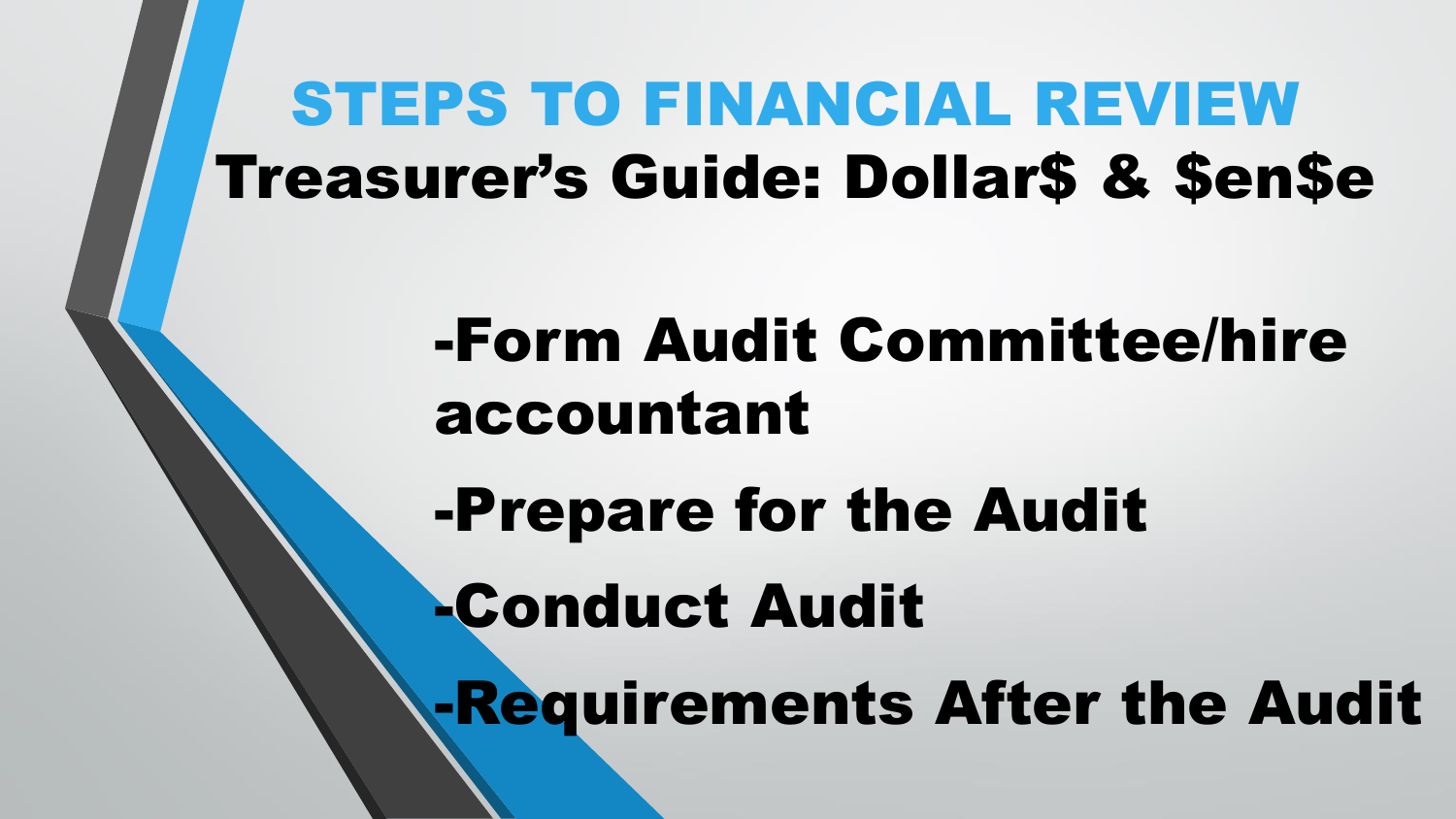## FORM AUDIT COMMITTEE/HIRE ACCOUNTANT

- Bylaws: Article VII, Section 5, the Executive Board shall select an audit committee of 3 **members or hire an accountant or professional auditor before June 30.**
- Appoint committee members who have not handled PTA funds during the period.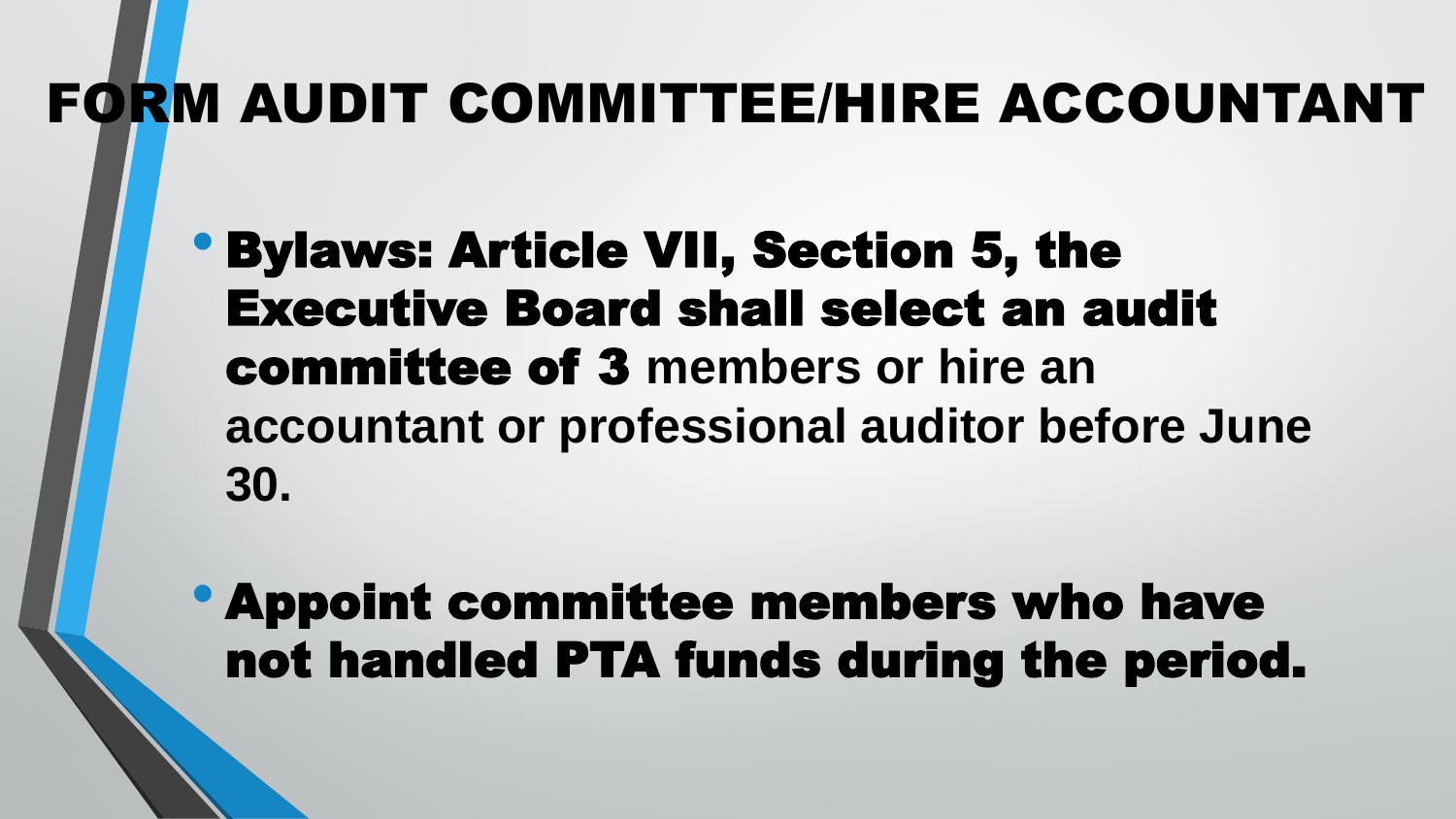# PREPARE FOR THE AUDIT

Treasurer's responsibility to submit records to the Audit committee.

> WHAT RECORDS? All records and forms listed on the Florida PTA audit form Section A available after June 30th .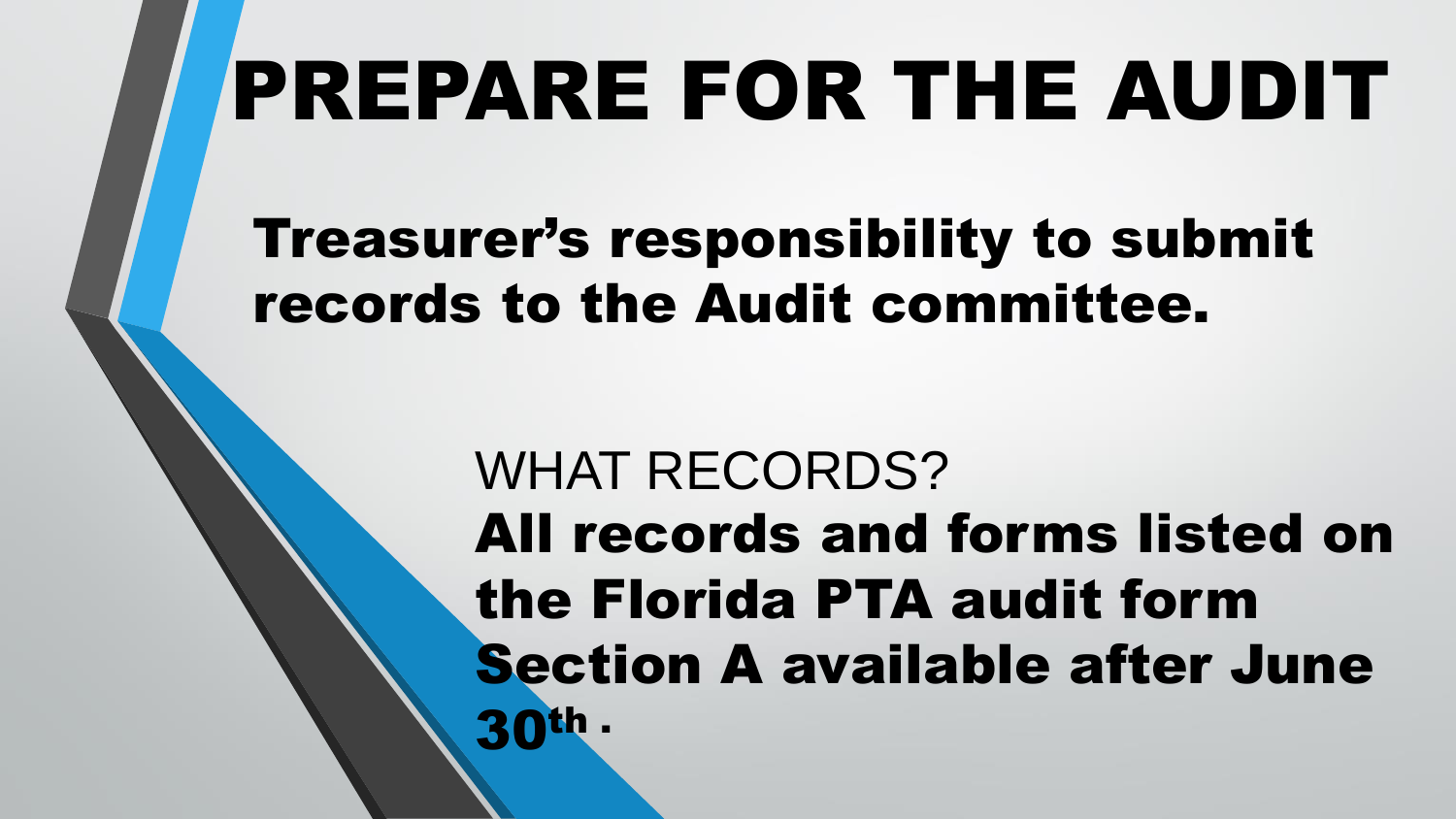### Auditor/Audit Committee: Please complete Sections A and B.

### **Section A**

### To the Audit Committee: Please check the boxes of the financial records provided to you from the Treasurer:

- $\Box$  Copy of last annual audit report, (as of June 30 previous year)
- $\Box$  All Bank Statements (including PayPal, Square, etc.)
- Checkbook register with running balance (handwritten, excel, QuickBooks, etc.)
- Checkbook
- **Cancelled checks**
- Copies of ALL credit card statements (if applicable)
- $\Box$  All Deposit Receipts/Records
- All Cash Verification Forms and Receipts
- All Check Request Forms with receipts/bills attached
- Approved Authorization Forms for credit and debit card expenses
- Receipts of bills paid or itemized statements
- □ Treasurer's Ledger Book (Excel Spreadsheet, QuickBooks, etc.)
- $\Box$  If any were conducted, copies of any interim audits that were conducted during the year
- $\Box$  Treasurer's reports from ALL PTA/PTSA meetings including final general membership Annual Meeting
- $\Box$  Copy of Final Approved budget and all amendments (approved by the members)
- Minutes of all board, executive committee/association meetings (From Secretary's Procedure Book)
- A current copy of "Annual Financial Review (PTA Audit)" from
- Florida PTA Kit of Materials, Section 3, Dollars and Sense
- Bylaws Current copy of approved local unit bylaws
- Filed copy of IRS Form 990, 990EZ or 990N (e-Postcard) confirmation Email from previous tax year.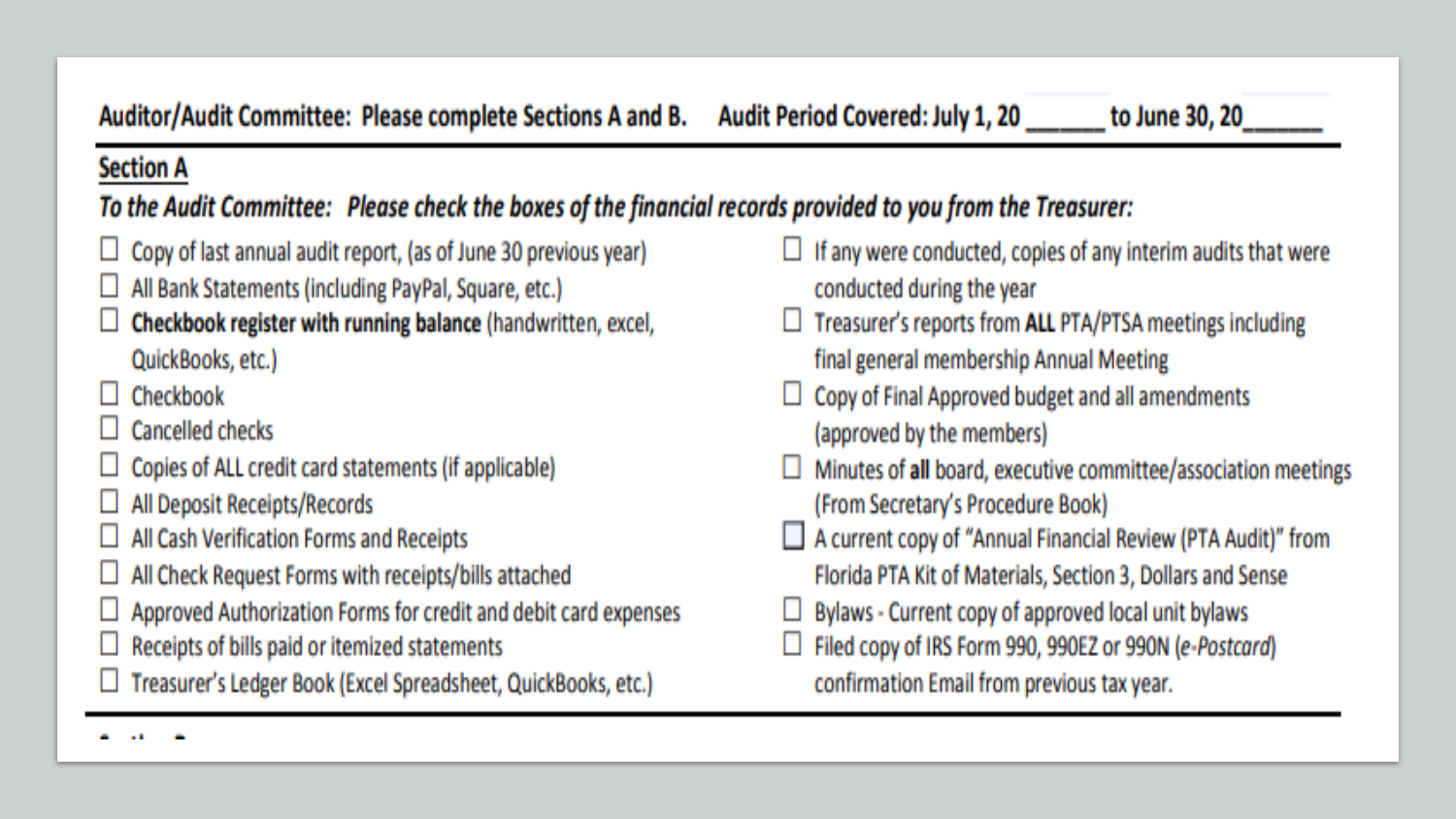# CONDUCT AUDIT

Recommendations in Order of Preference:

[with Treasurer present across the room or available otherwise to answer questions]

1-in person

2-Rotate Books

3-Electronic meeting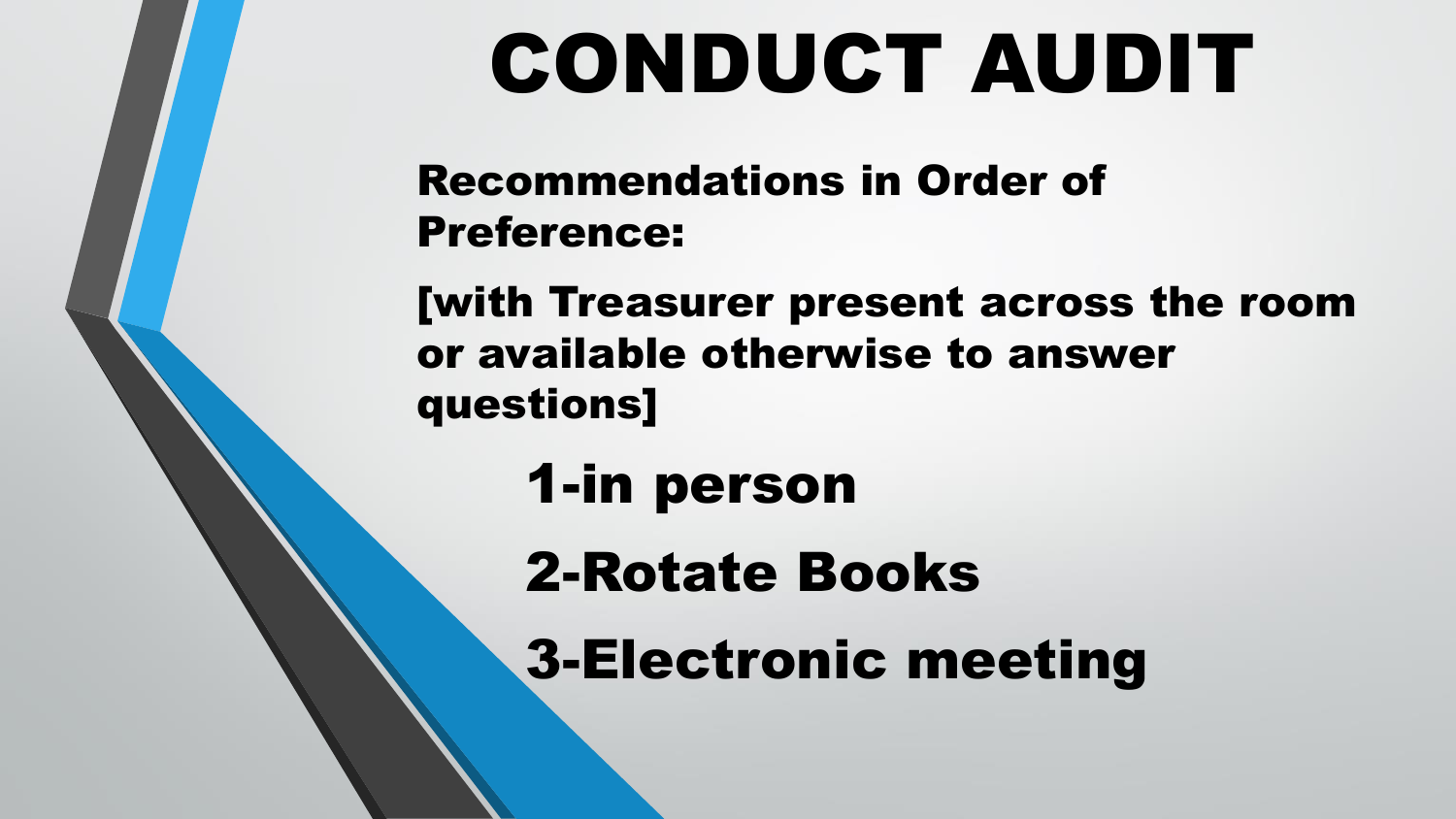# WHAT ARE WE LOOKING FOR?

Audit = following transactions thoroughly through records from receipts, documents, minutes and budget

Review = does not follow all transactions, just sampling

Review bank statements, budgets, minutes, verifies check, EFT & deposit square statement, etc.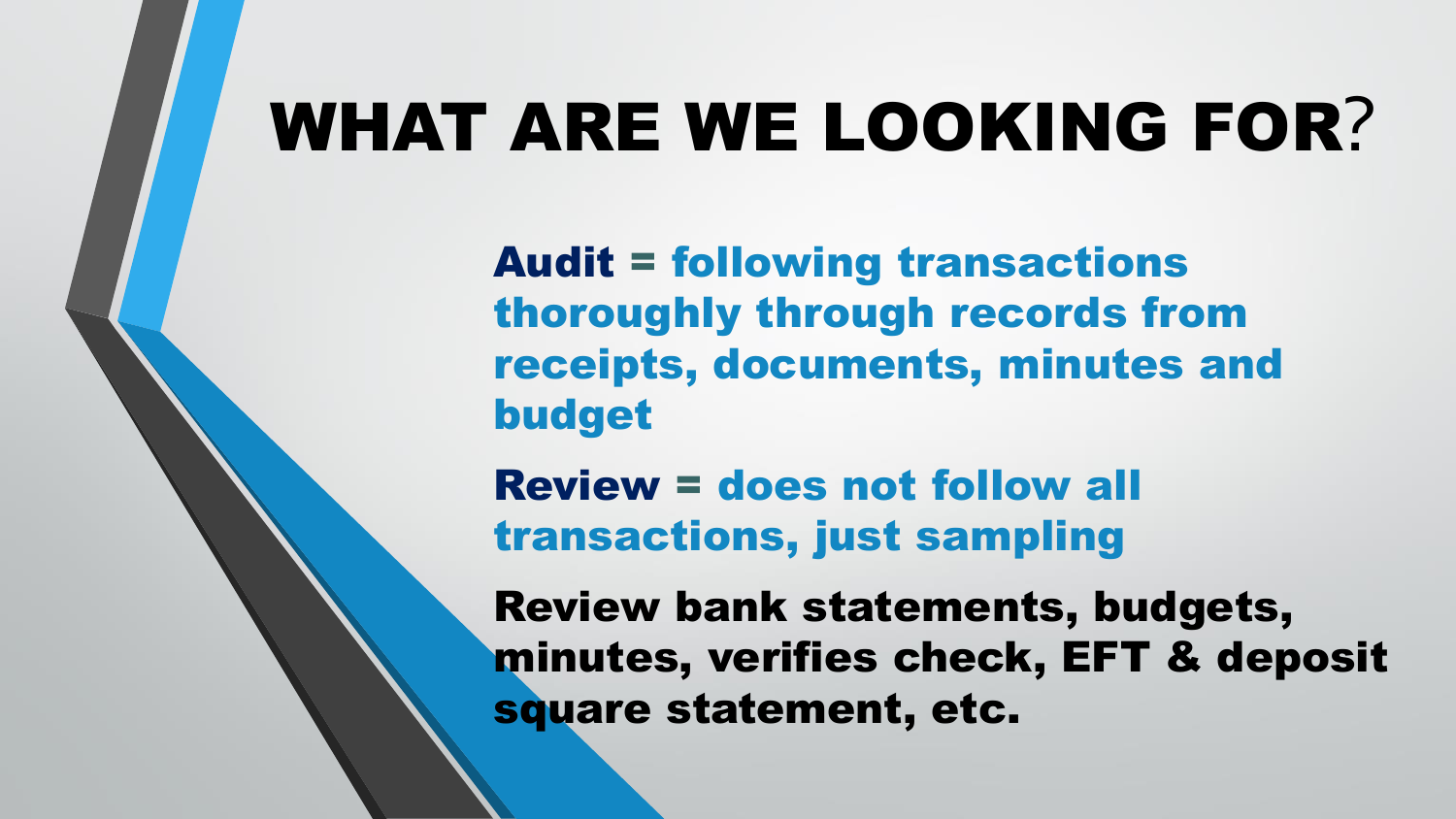# IN PERSON

-Everyone review together -6 feet apart -Keep hands sanitized -Spray down the books before & After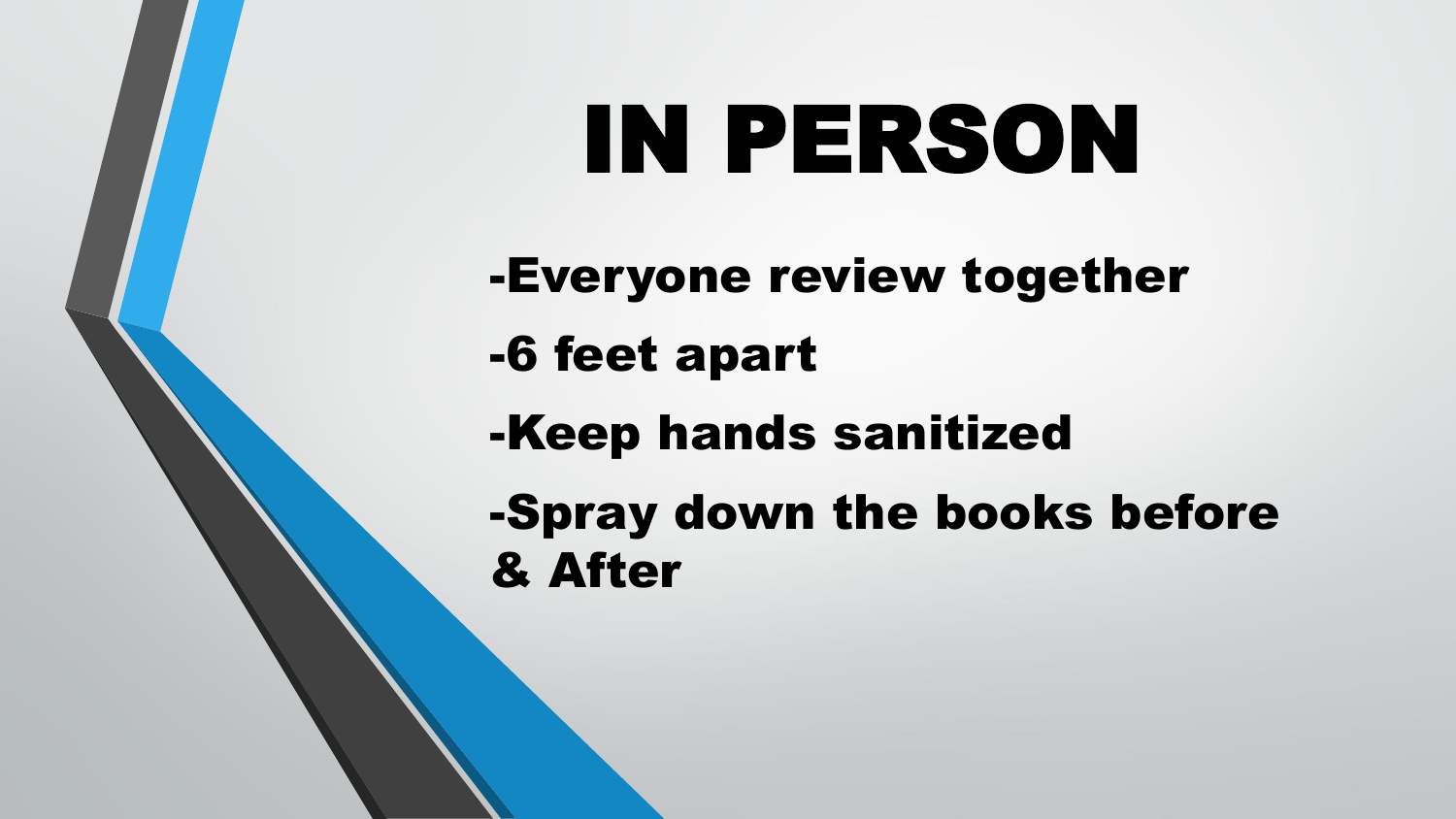# ROTATE BOOKS

Each person:

-sprays down before and after review

-makes notes on own review and shares with committee members

Examples: Month[s], checks and deposits and paper trail

-last person compiles the input for the Audit form and any findings/ recommendations [have meeting?]

Circulate Audit Form for Signature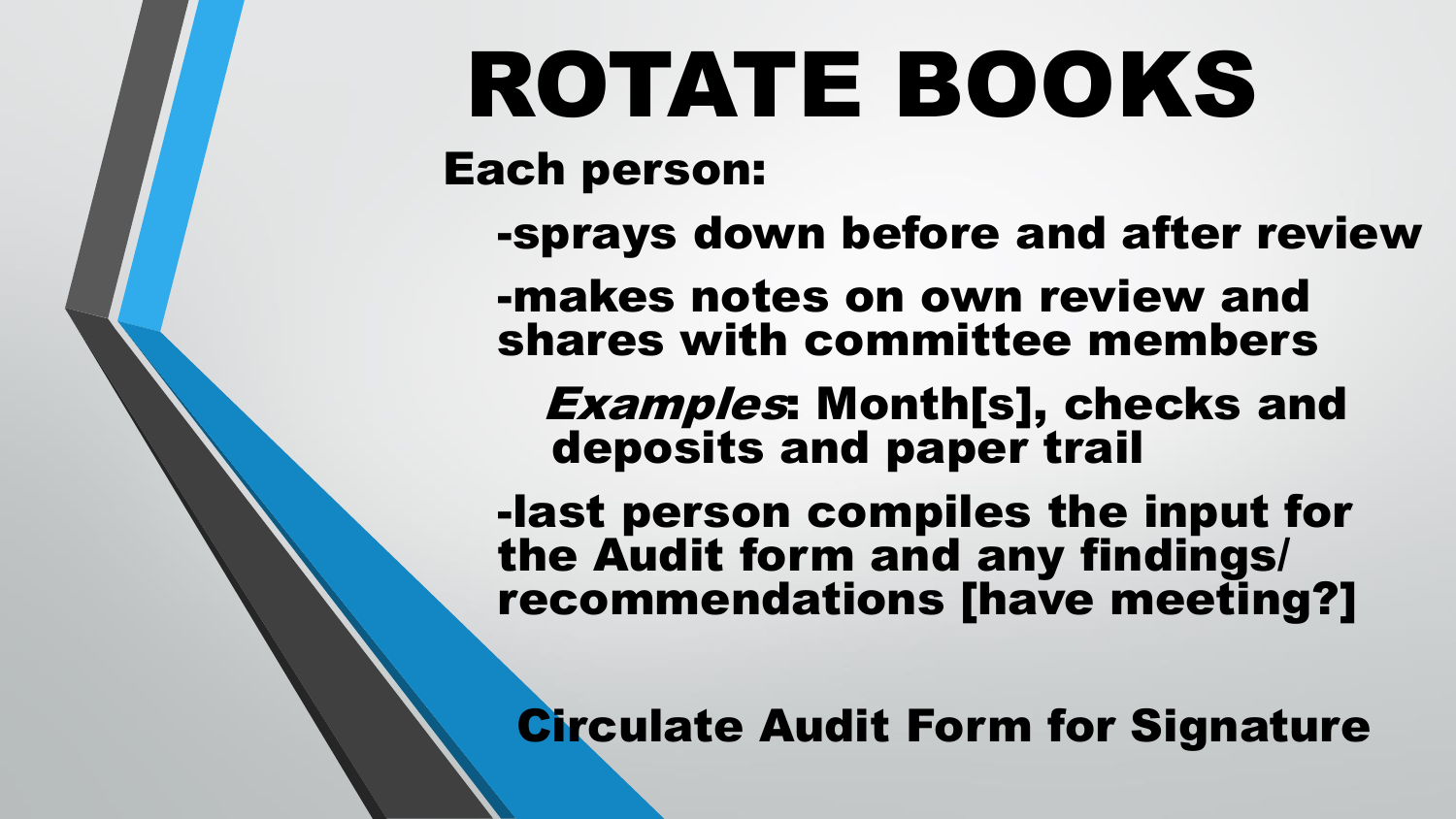# ELECTRONIC MEETING

-Set up Secure meeting by requiring registration

-Share Documents

-Review together

-Circulate Audit form for **Signatures**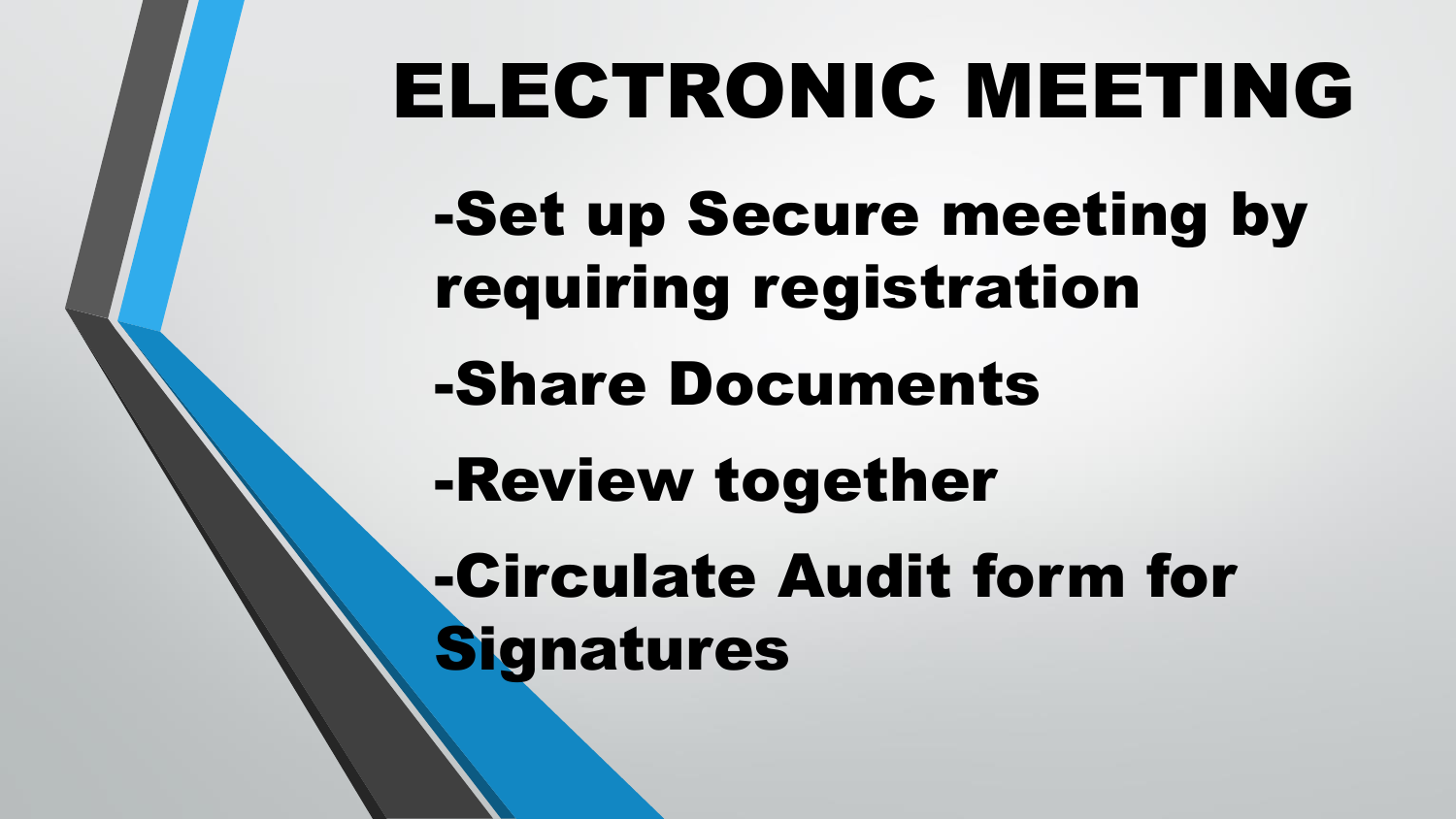| <b>Section B</b> |                                                                                                                                                                                                                                                   |                   |  |  |
|------------------|---------------------------------------------------------------------------------------------------------------------------------------------------------------------------------------------------------------------------------------------------|-------------------|--|--|
| 1.               | Does amount shown on first bank statement (adjusted for outstanding checks and deposits) correspond to the starting balance<br>recorded in checkbook register, ledger, treasurer's report and ending balance of audit from previous annual audit? | $\Box$ Y $\Box$ N |  |  |
| 2.               | Were bank statements reconciled monthly by the treasurer and signed by another person not authorized to sign checks or<br>related to a check signer?                                                                                              | $\Box$ y $\Box$ n |  |  |
| 3.               | Did all checks written contain two signatures (President, Treasurer or other Elected Official / bank signatory)?                                                                                                                                  | $\Box$ y $\Box$ n |  |  |
| 4.               | Were all checks properly recorded in checkbook register, ledger and with treasurer reports?                                                                                                                                                       | $\Box$ y $\Box$ n |  |  |
| 5.               | Were all bank charges and interest recorded in checkbook register, ledger and treasurer reports?                                                                                                                                                  | $\Box$ y $\Box$ n |  |  |
| 6.               | Did the PTA purchase insurance?                                                                                                                                                                                                                   | $\Box$ Y $\Box$ N |  |  |
| 7.               | Were all check requests and reimbursement authorizations approved by the president or designee and contain receipts?                                                                                                                              | $\Box$ y $\Box$ n |  |  |
| 8.               | Did the PTA make payments by credit card or debit card?                                                                                                                                                                                           | $\Box$ Y $\Box$ N |  |  |
| 9.               | Did the PTA use Cash Verification Forms or Cash Count Sheet?                                                                                                                                                                                      | $\Box$ y $\Box$ n |  |  |
| 10.              | Were all funds received and counted by two persons and verified by the treasurer?                                                                                                                                                                 | $\Box$ y $\Box$ n |  |  |
| 11.              | Did funds received match deposits recorded in the checkbook register ledger and treasurer reports?                                                                                                                                                | <b>IYIN</b>       |  |  |
| 12.              | Was income spent according to the approve/amended budget?                                                                                                                                                                                         | <b>IYIN</b>       |  |  |
| 13.              | Did the general membership meeting minutes include budget approval?                                                                                                                                                                               | $\Box$ y $\Box$ n |  |  |
| 14.              | Did the general membership meeting minutes include a motion and vote for approval of all budget amendments?                                                                                                                                       | $\Box$ y $\Box$ n |  |  |
| 15.              | # of memberships sold # of membership dues paid to the state - Do they match?                                                                                                                                                                     | ∟N                |  |  |

이 특히 이 사이에 대한 사이에 대한 사이에 대한 사이에 대한 사이에 대한 사이에 대한 사이에 대한 사이에 대한 사이에 대한 사이에 대한 사이에 대한 사이에 대한 사이에 대한 사이에 대한 사이에 대한

#### Please contact and return the completed audit to the new incoming treasurer. Incoming Treasurer cannot write checks until audit is completed.

| <b>Outgoing Treasurer's Signature:</b> | Date:  |  |
|----------------------------------------|--------|--|
| Daytime Phone Number:                  | Email: |  |
| Incoming Treasurer's Name:             |        |  |
| Daytime Phone Number:                  | Email: |  |
|                                        |        |  |

Rev 2018.2019

the control of the control of the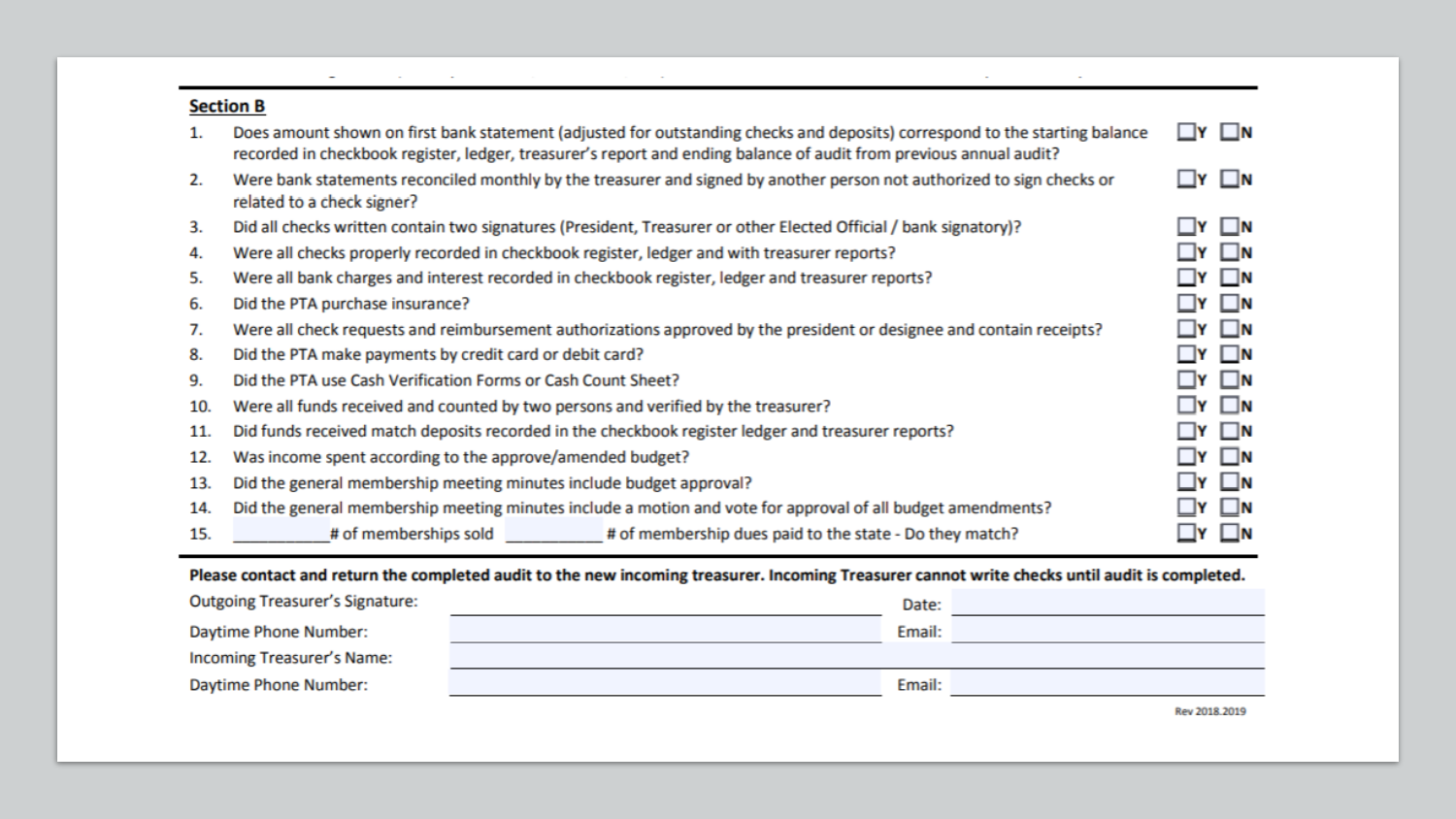#### PTA ANNUAL AUDIT/FINANCIAL REVIEW FORM (Page 2 of 2)

9. 10. 11.

| Date of Audit: ________________________                                                                        |                                                                        | 8 Digit Local PTA Unit ID                   |  |  |  |  |  |
|----------------------------------------------------------------------------------------------------------------|------------------------------------------------------------------------|---------------------------------------------|--|--|--|--|--|
| PTA/PTSA Name: Name and Second Contract of the Contract of the Contract of the Contract of the Contract of the |                                                                        |                                             |  |  |  |  |  |
| Dates covered by this Audit/Fiscal Year:                                                                       |                                                                        | July 1, 20 _________ to June 30, 20 _______ |  |  |  |  |  |
| Check numbers covered by this audit:                                                                           |                                                                        | Beginning check # Ending check #            |  |  |  |  |  |
| 1. BALANCE ON HAND (at time of last audit on June 30 <sup>th</sup> of previous year)\$                         |                                                                        |                                             |  |  |  |  |  |
|                                                                                                                |                                                                        |                                             |  |  |  |  |  |
|                                                                                                                |                                                                        |                                             |  |  |  |  |  |
|                                                                                                                |                                                                        |                                             |  |  |  |  |  |
|                                                                                                                |                                                                        |                                             |  |  |  |  |  |
| <b>BANK STATEMENT BALANCE</b> as of June 30, 20 <b>Construction Construction Construction</b> S                |                                                                        |                                             |  |  |  |  |  |
| 7.                                                                                                             | <b>OUTSTANDING CHECKS</b> (write total amount of outstanding checks)\$ |                                             |  |  |  |  |  |
| <b>Date of Check</b>                                                                                           | Check#                                                                 | <b>Amount of Transaction</b>                |  |  |  |  |  |
|                                                                                                                |                                                                        |                                             |  |  |  |  |  |
|                                                                                                                |                                                                        |                                             |  |  |  |  |  |
|                                                                                                                |                                                                        |                                             |  |  |  |  |  |
|                                                                                                                |                                                                        |                                             |  |  |  |  |  |
|                                                                                                                |                                                                        |                                             |  |  |  |  |  |

**P7A** 

everychild.onevoice.

\* Reconciliation Note: Line 5 and Line 8 must be the same to balance the PTA books to bank.

If receipts reported on line 2 is greater than or equal to \$50,000, and your average gross receipts for the past (3) years are greater than \$50,000, YOU MUST COMPLETE THIS SECTION below to calculate the Gross Income and Total Expenses to be used on your IRS Form 990EZ or 990 (long form).

| Total Members Paid for this Fiscal Year | $x$ \$3.50 = (payments made to FPTA)                                                       |  |
|-----------------------------------------|--------------------------------------------------------------------------------------------|--|
|                                         | Subtract line 9 from line 2 to calculate Gross Receipts used for IRS reporting on Form 990 |  |
|                                         | Subtract line 9 from line 4 to calculate Total Expenses used for IRS reporting on Form 990 |  |

This audit must he completed hefore filing the IRS 990 Dlease provide a conv of this audit to the person preparing your Form 990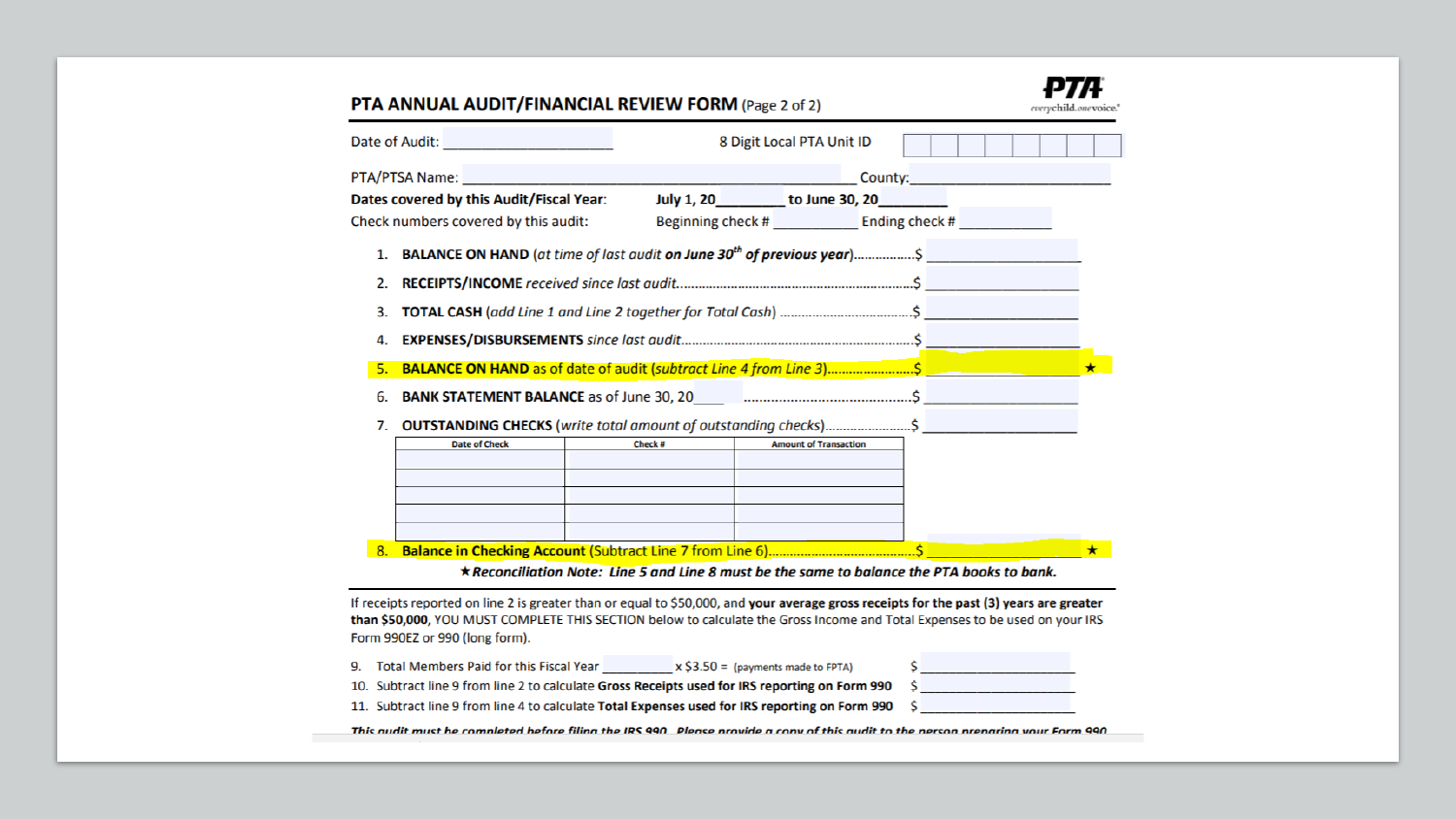#### **PLEASE CHECK ONE:**

- I (We) have audited the books and find them to be correct.
	- I (We) have audited the books and found the following problems and or/make these suggestions.
	- I (We) have audited the books and found significant problems that must be reported to the district PTA immediately for assistance.

AUDIT COMMENTS REQUIRED: If the audit committee finds missing funds, inadequate records, or if standard best practices and accounting procedures are not used, this information must be detailed on attached findings and recommendations.

#### $\Box$  I (We) have attached our findings/recommendations to this form.

| <b>Auditor 1 / Reviewer Signature</b><br>Professional Auditor or CPA | <b>Auditor 2 / Reviewer Signature</b> | <b>Auditor 3 / Reviewer Signature</b> |
|----------------------------------------------------------------------|---------------------------------------|---------------------------------------|
| Printed Name Auditor 1/Reviewer                                      | Printed Name Auditor 2/Reviewer       | Printed Name Auditor 3/Reviewer       |
| <b>Current President's Signature</b>                                 | <b>Current Treasurer's Signature</b>  | Date                                  |

FLORIDA PTA COMPLIANCE: (1) A copy of the signed and dated Audit Report must be submitted to Florida PTA by September 30 annually. (2) Once the appropriate 990 is filed with the IRS, on to before November 15, you are required to forward an "accepted" copy of the 990N or a complete signed and dated copy of the 990EZ or 990 to Florida PTA. Include copies of all 990EZ and 990 Schedules.

Rev 2018.2019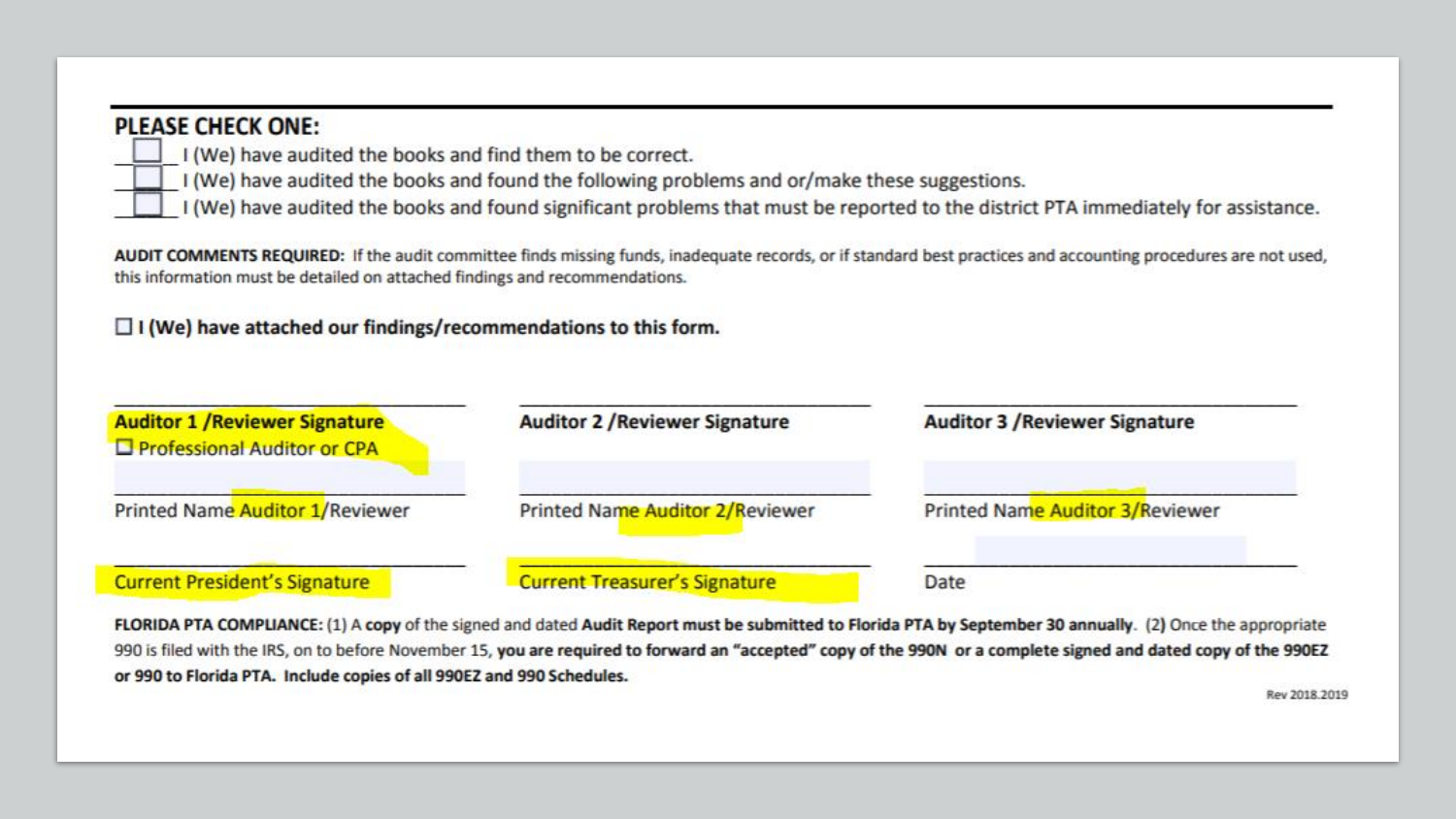# FINDINGS/RECOMMENDATIONS Findings:

### Income:

12/20/2019–\$45.57 no deposit slip to document, Treasurer research indicates for Holiday Spirit Night

### Expense:

02/07/2020 Ck #1469 written to: Madden Inc. with no invoice or check request form, Treasurer unable to locate invoice or form and believes it was emailed. Subsequent to audit documentation was provided.

### Recommendations:

All transactions must have deposit form and deposit slip.

No check should be written without an invoice or check request from.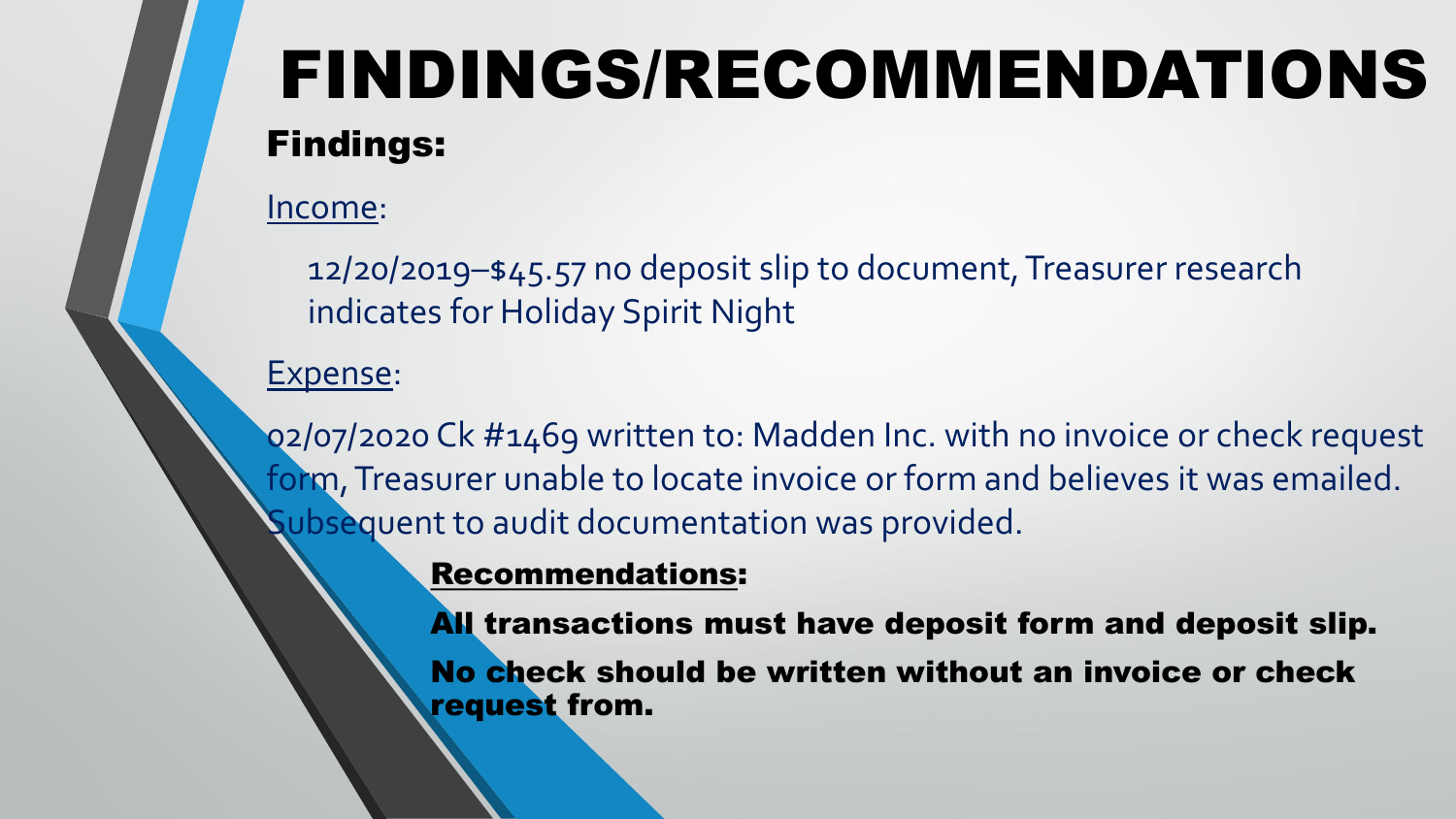# REQUIREMENTS AFTER THE AUDIT

Treasurer presents the audit report at the NEXT general meeting where it is adopted by the members.

To remain in good standing, PTAs are required to forward a completed dated and signed COPY of the Audit/Financial Review to Florida PTA upon completion.

> **Email Audit Report to: [audit@floridapta.org](mailto:audit@floridapta.org) by August 31, 2020**